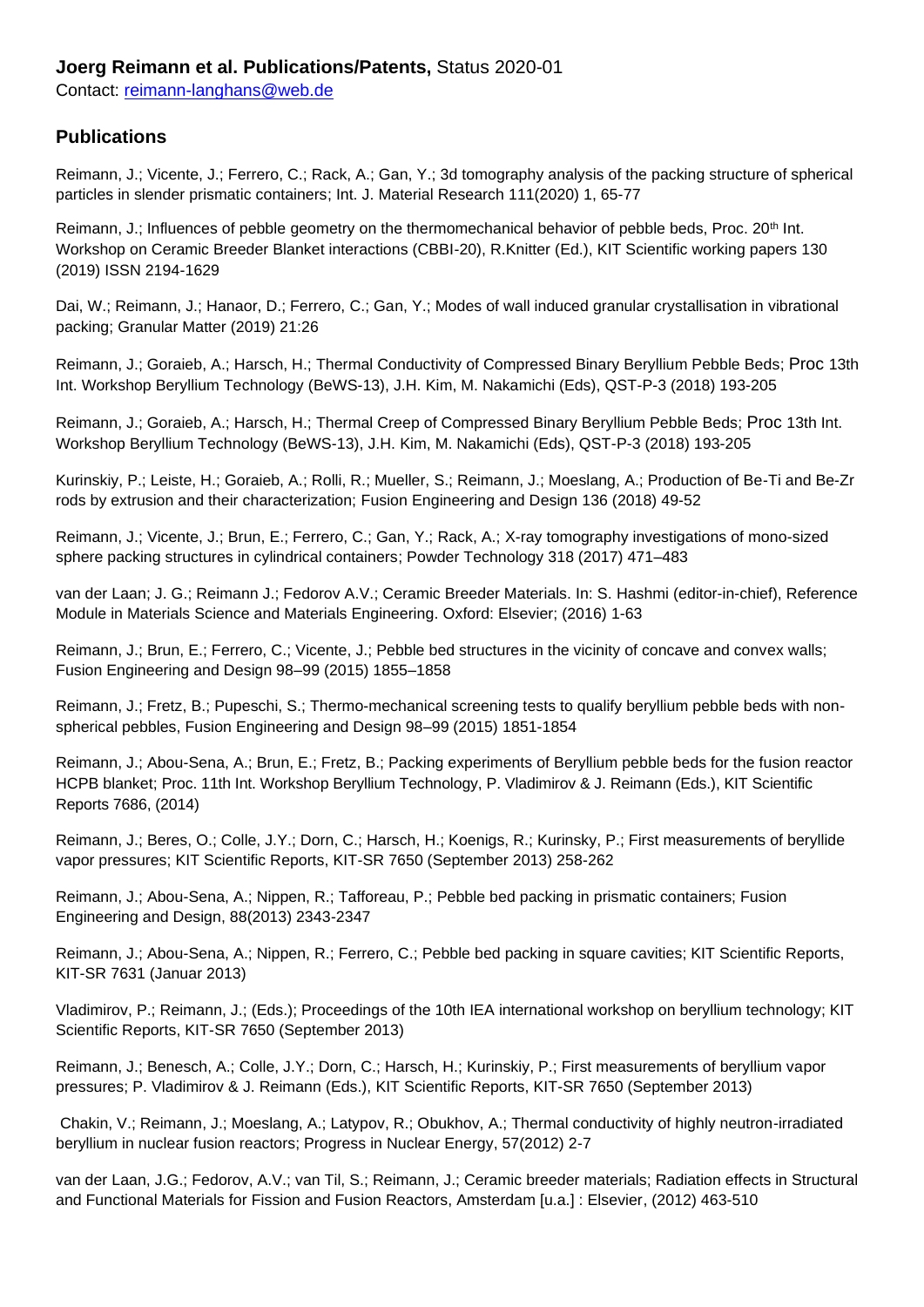Ying, A.; Reimann, J.; Boccaccini, L.; Enoeda, M.; Kamlah, M.; Knitter, R.; Gan, Y.; Van der Laan, J.; Magielsen, L.; Di Maio, P.A.; Dell'Orco, G.; Annabattula, R.K.; Van Lew, J.T.; Tanigawa, H.; Van Til, S.; Status of ceramic breeder pebble bed thermo-mechanics R&D and impact on breeder material mechanical strength; Fusion Engineering and Design, 87 (2012) 1130-1137

Cismondi, F.; Kiss, B.; Hernandez, F.; Ndiaye, E.; Legradi, G.; Reimann, J.; Ilic, M.; The fundamental role of fluid dynamic analyses in the design of the solid EU Test Blanket Module, Fusion Engineering and Design 87 (2012) 1123- 1129

Pieritz, R.A.; Reimann, J.; Ferrero, C.; 3D tomography analysis of the inner structure of pebbles and pebble beds; Advanced Engineering Materials, 13(2011) 145-155

Gan, X.; Kamlah, M.; Reimann, J.; Computer simulation of packing structure in pebble beds; Fusion Engineering and Design, 85 (2010) 1782-87

Pieritz, R.A.; Reimann, J.; Ferrero, C.; 3D tomography analysis of the inner structure of pebbles and pebble beds; Advanced Engineering Materials, 13 (2011) 145-155

Löbbecke, B.; Knitter, R.; Rohde, M.; Reimann, J.; Thermal conductivity of sintered lithium orthosilicate compacts; Journal of Nuclear Materials, 386-388 (2009) 1068-70

Reimann, J.; Pieritz, R.A.; Ferrero, C.; di Michiel, M.; Rolli, R.; X-ray tomography investigations on pebble bed structures; Fusion Engineering and Design, 83 (2008) 1326-1330

Reimann, J.; Goraieb, A.; Harsch, H.; Thermal conductivity of compressed binary beryllium pebble beds; 8th IEA Int. Workshop on Beryllium Technology, Lisboa, P, (December 2007)

Reimann, J.; Goraieb, A.; Harsch, H. ; Thermal creep of compressed binary beryllium pebble beds; 8th IEA Int. Workshop on Beryllium Technology, Lisboa, P, (December 2007)

Reimann, J.; Bühler, L.; Mistrangelo, C.; Molokov, S.; Magneto-hydrodynamic issues of the HCLL blanket; Fusion Engineering and Design, 81 (2006) 625-29

Reimann, J.; Piazza, G.; Harsch, H.; Thermal conductivity of compressed beryllium pebble beds; Fusion Engineering and Design, 81 (2006) 449-54

Reimann, J.; Pieritz, R.A.; Rolli, R.; Topology of compressed pebble beds; Fusion Engineering and Design, 81 (2006) 653-58

Boccaccini, L.V.; Hermsmeyer, S.; Fischer, U.; Ihli, T.; Janeschitz, G.; Köhly, C.; Nagy, D.; Norajitra, P.; Polixa, C.; Reimann, J.; Rey, J.; Studies of in-vessel component integration for a helium-cooled DEMO fusion reactor; First Generation of Fusion Power Plants : Design and Technology; Proc.of the 1st IAEA Conf., Wien, A, (July 2005)

Reimann, J.; Pieritz, R.A.; di Michiel, M.; Ferrero, C.; Inner structures of compressed pebble beds determined by X-ray tomography; Fusion Engineering and Design, 75-79 (2005) 1049-53

Reimann, J.; Bühler, L.; Molokov, S ; Magnetohydrodynamic issues of the HCLL blanket; 7th Int. Symp. on Fusion Nuclear Technology (ISFNT-7), Tokyo, J, (May 2005)

Reimann, J.; Piazza, G.; Xu, Z.; Goraieb, A.; Harsch, H.; Measurements of the thermal conductivity of compressed beryllium pebble beds; FZKA-7096 (Mai 2005)

Reimann, J.; Harsch, H.; Thermal creep of beryllium pebble beds; Fusion Engineering and Design, 75-79 (2005) 1043-1046

Reimann, J.; Pieritz, R.A.; Di Michiel, M.; Ferrero, C.;Topology of compressed pebble beds determined by X-ray tomography; FZKA-7120 (Juni 2005)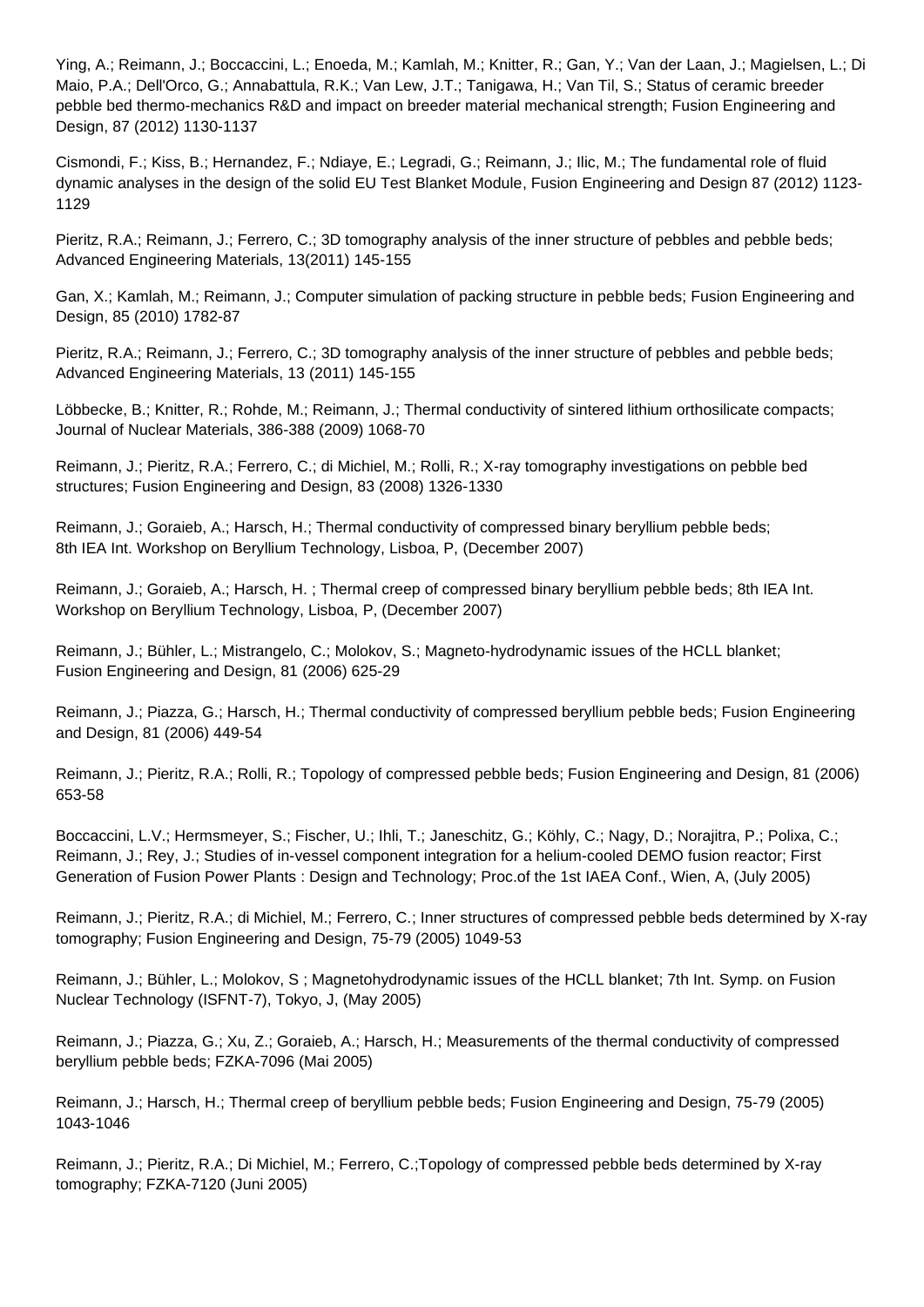Boccaccini, L.V.; Meyder, R.; Hermsmeyer, S.; Reimann, J.; Krüssmann, R.; Norajitra, P.; Blanket und Divertor für den Fusionsreaktor; KfK-Nachrichten - Forschungszentrum Karlsruhe, 36 (2004) 36-41

Boccaccini, L.V.; Hermsmeyer, S.; Reimann, J.; Fischer, U.; Xu, Z.; Köhly, C.;Design of the breeder units in the new HCPB modular blanket concept and material requirements; Enoeda, M. (Ed.), JAERI-Conf 2004-012 (July 2004) 9-14

Hegeman, H.; van der Laan, J.; Magielsen, A.J.; Moeslang, A.; Rabaglino, E.;Piazza, G.; Reimann, J.; Ooijevaar, M.A.G.; Stijkel, M.P.; Kamer, S.;The HFR Petten high dose irradiation programme of beryllium for blanket application HIDOBE; 6th IEA Internat. Workshop on Beryllium Technology for Fusion, Miyazaki, J, (December 2003)

Hegeman, J.B.J.; van der Laan, J.G.; Knitter, R.; Reimann, J.; Lulewicz, J.D.; Hayashi, K.; Ying, A.; A high fluence irradiation of ceramic breeder materials in HFR Petten, materials characterisation and test matrix; 23rd Symp. on Fusion Technology (SOFT), Venezia, I, (September 2004)

Knitter, R.; Piazza, G.; Reimann, J.; Risthaus, P.; Boccaccini, L.V.;Fabrication and characterization of lithium orthosilicate pebbles using LiOH as a new raw material; Enoeda, M. (Ed.), JAERI-Conf 2004-012 (July 2004) 108-19

Magielsen, A.J.; van der Laan, J.G.; Boccaccini, L.V.; Conrad, R.; Fokkens, J.H.; Jong, M.; Pijlgroms, B.J.; Reimann, J.; Stiijkel, M.P.;In-pile performance of HCPB pebble-bed assemblies; Enoeda, M. (Ed.), JAERI-Conf 2004-012 (July 2004) 52-60

Möslang, A.; Rabaglino, E.; Boccaccini, L.V.; Cardella, A.; Alves, E.; Druyts, F.; Fischer, U.; Hegeman, J.B.J.W.; Leichtle, D.; Piazza, G.; Reimann, J.; Sannen, L.; Scibetta, M.; van der Laan, J.; Status of the European R&D on beryllium as multiplier material for breeder blankets; 6th IEA Int. Workshop on Beryllium Technology for Fusion, Miyazaki, J, (December 2003)

Reimann, J.; Harsch, H.; Characterisation of orthosilicate ex hydroxide pebble beds and mechanical cycling of different types of ceramic breeder materials; Knitter, R. (Ed.), FZKA-7078 (December 2004) 85-95

Reimann, J.; Pieritz, R.A.; Di Michiel, M.; Ferrero, C.; Inner structures of compressed pebble beds determined by Xray tomography; 7th Int. Conf. on Nanostructured Materials, Wiesbaden, June 20-24, 2004, 23rd Symp.on Fusion Technology (SOFT), Venezia, I, (September 2004)

Hegeman, J.B.J.; van Essen, E.D.L.; Jong, M.; van der Laan, J.G.; Reimann, J.; Thermomechanical behaviour of ceramic breeder pebble stacks for HICU; Fusion Engineering and Design, 69 (2003) 425-29

Hermsmeyer, S.; Reimann, J.; Particle flow of ceramic breeder pebble beds in biaxial compression experiments; Fusion Engineering and Design, 61-62(2002) 367-73

Norajitra, P.; Bühler, L.; Buenaventura, A.; Diegele, E.; Fischer, U.; Gordeev, S.; Hutter, E.; Kruessmann, R.; Malang, S.; Orden, A.; Reimann, G.; Reimann, J.; Vieider, G.; Ward, D.; Wasastjerna, F.; Conceptual design of the dualcoolant blanket within the framework of the EU power plant conceptual study (TW2-TRP-PPCS12). Final report; FZKA-6780 (Mai 2003)

Piazza, G.; Reimann, J.; Hofmann, G.; Malang, S.; Goraieb, A.A.; Harsch, H.; Heat transfer in compressed beryllium pebble beds; Fusion Engineering and Design, 69 (2003) 227-31

Rabaglino, E.; Ferrero, C.; Reimann, J.; Ronchi, C.; Schulenberg, T.; Study of the microstructure of irradiated beryllium for the validation of the ANFIBE code; Fusion Engineering and Design, 61-62 (2002) 769-73

Reimann, J.; Ericher, D.; Wörner, G. .; Influence of pebble bed dimensions and filling factor on mechanical pebble bed properties; Fusion Engineering and Design, 69 (2003) 241-44

Reimann, J.; Bühler, L.; Messadek, K.; Stieglitz, R.;MHD pressure drop in ferritic pipes of fusion blankets; Fusion Engineering and Design, 69 (2003) 309-13

Reimann, J.; Hermsmeyer, S.; Thermal conductivity of compressed ceramic breeder pebble beds; Fusion Engineering and Design, 61-62 (2002) 345-51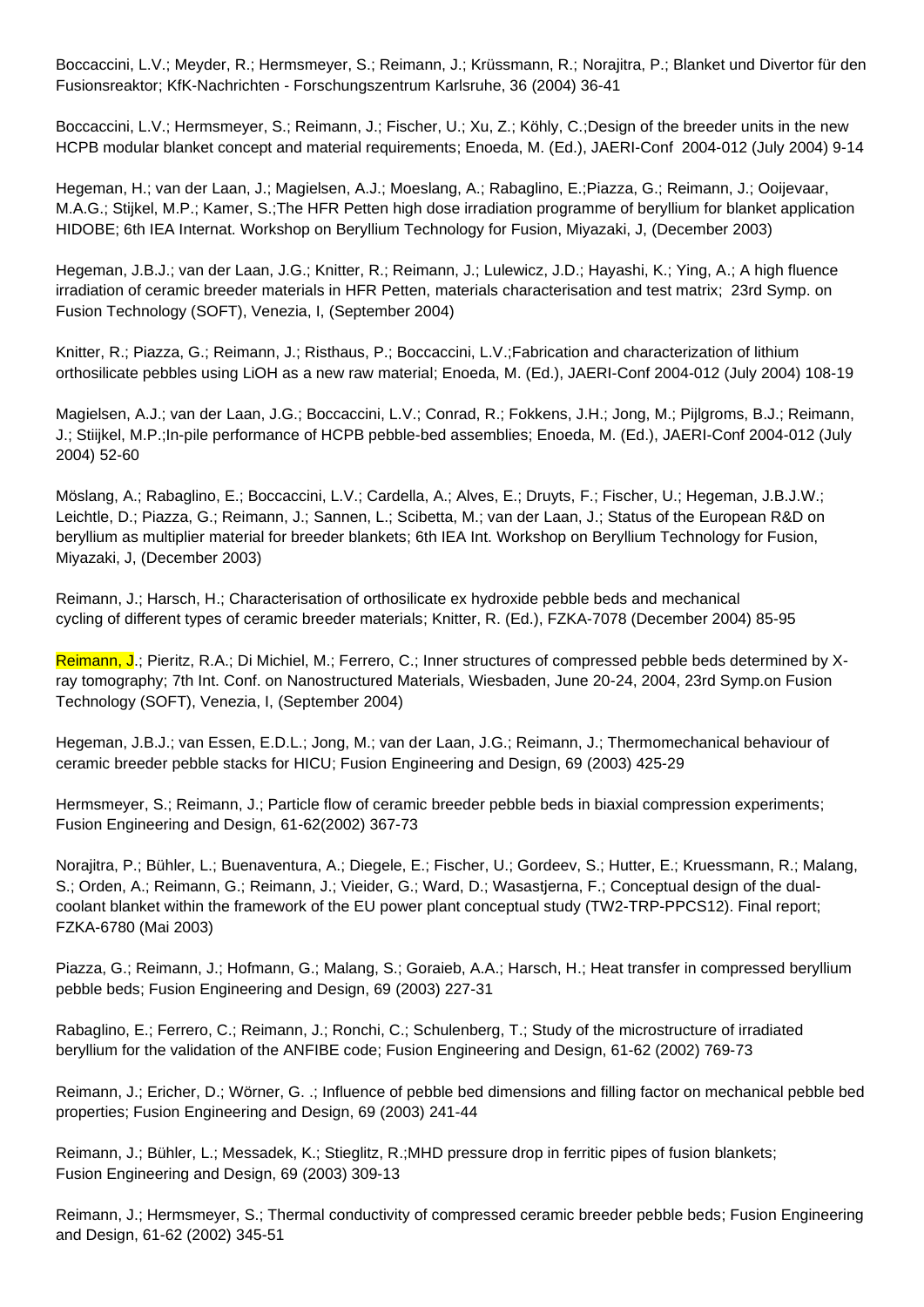Reimann, J.; Boccaccini, L.; Enoeda, M.; Ying, A.Y.; Thermomechanics of solid breeder and Be pebble bed materials; Fusion Engineering and Design, 61-62 (2002) 319-31

van der Laan, J.G.; Boccaccini, L.V.; Conrad, R.; Fokkens, J.H.; Jong, M.; Magielsen, A.J.; Pijlgroms, B.J.; Reimann, J.; Stijkel, M.P.; Malang, S.;Test-element assembly and loading parameters for the in-pile test of HCPB ceramic pebble beds; Fusion Engineering and Design, 61-62 (2002) 383-90

Bühler, L.; Reimann, J.; Thermal creep of granular breeder materials in fusion blankets; Journal of Nuclear Materials, 307-311 (2002) 807-10

Ferrari, M.; Giancarli, L.; Kleefeldt, K.; Nardi, C.; Rödig, M.; Reimann, J.;Salavy, J.F; Evaluation of divertor conceptual designs for a fusion power plant; Fusion Engineering and Design, 56-57 (2001) 255-59

Fütterer, M.A.; Benamati, G.; Ricapito, I.; Giancarli, L.; Le Marois, G.; Li Puma, A.; Poitevin, Y.; Reimann, J.; Salavy, J.F.; Szczepanski, J.; Vella, G.; Ruvutuso, G.; Further improvements of the water-cooled Pb-17Li blanket; Fusion Engineering and Design, 58-59 (2001) 523-27

Hermsmeyer, S.; Reimann, J.; Particle flow of ceramic breeder pebble beds in biaxial compression experiments;Proc.of the 10th Int. Workshop on Ceramic Breeder Blanket Interactions (CBBI-10), Karlsruhe, October 22-24, 2001 FZKA-6720 (Juni 2002) 195-201

Piazza, G.; Reimann, J.; Günther, E.; Knitter, R.; Roux, N.; Lulewicz, J.D.; Behaviour of ceramic breeder materials in long time annealing experiments; Fusion Engineering and Design, 58-59 (2001) 653-59

Piazza, G.; Reimann, J.; Günther, E.; Knitter, R.; Roux, N.; Lulewicz, J.D.; Characterisation of ceramic breeder materials for the helium cooled pebble bed blanket; Journal of Nuclear Materials, 307-311 (2002) 811-16

Reimann, J.; Barleon, L.; Boccaccini, L.V.; Malang, S.; Conceptual design of an evaporation-cooled liquid metal divertor for fusion power plants; Fusion Engineering and Design, 56-57 (2001) 369-73

Reimann, J.; Ericher, D.; Wörner, G. .; Influence of pebble bed dimensions and filling factor on mechanical pebble bed properties; Proc.of the 10th Int. Workshop on Ceramic Breeder Blanket Interactions(CBBI-10), Karlsruhe, October 22- 24, 2001 FZKA-6720 (Juni 2002) 161-74

Reimann, J.; Hermsmeyer, S.; Piazza, G.; Wörner, G.;Thermal conductivity measurements of deformed beryllium pebble beds by hot wire method; Yamawaki, M. (Ed.) CBBI-9 : Proc.of the 9th Int. Workshop on Ceramic Breeder Blanket Interactions, Toki, J, September 27-29, 2000 Tokyo : Univ.of Tokyo, (2002) 199-214

Reimann, J.; Hermsmeyer, S.; Wörner, G.; Thermal conductivity of compressed orthosilicate and metatitanate pebble beds; Proc. of the 10th Int. Workshop on Ceramic Breeder Blanket Interactions (CBBI-10), Karlsruhe, October 22-24, 2001, FZKA-6720 (Juni 2002) 185-93

Reimann, J.; Wörner, G. ; Thermal creep of ceramic breeder pebble beds; Yamawaki, M. (Ed.), CBBI-9 : Proc. of the 9th Int. Workshop on Ceramic Breeder Blanket Interactions, Toki, J, September 27-29, 2000 Tokyo : Univ.of Tokyo, 2002 S.95-108

Reimann, J.; Wörner, G.;Thermal creep of Li4SiO4 pebble beds; Fusion Engineering and Design, 58-59 (2001) 647- 51

Reimann, J.; Lulewicz, J.D.; Roux, N.; Wörner, G.;Thermal creep of metatitanate pebble beds; FZKA-6720 (Juni 2002) 175-84

van der Laan, J.G.; Conrad, R.; Fokkens, J.H.; Hofmans, H.E.; Jong, M.; Magielsen, A.J.; Malang, S.; Pijlgroms, B.J.; Reimann, J.; Roux, N.; Stijkel, M.P.; Status of the in-pile test of HCPB pebble-bed assemblies in the HFR Petten; FZKA-6720 (Juni 2002) 107-13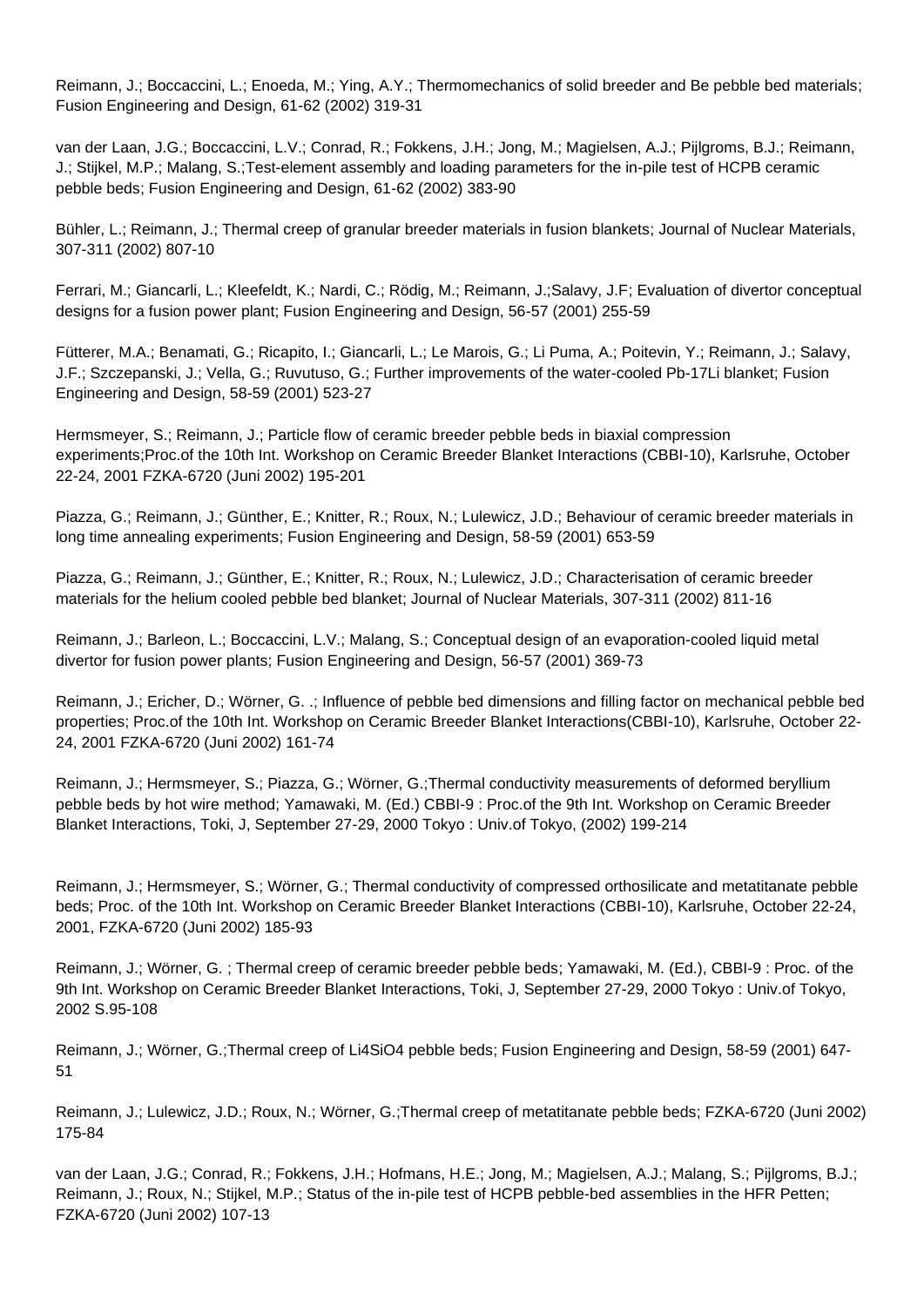van der Laan, J.G.; Baard, J.; Bakker, K.; Conrad, R.; Fokkens, J.H.; Jong, M.; Malang, S.; Pijlgroms, B.J.; Reimann, J.; Schleisiek, K.; Stijkel, M.P.; Wolf,F.;The in-pile testing of HCPB pebble-bed assemblies in the HFR Petten; Yamawaki, M. (Ed.) CBBI-9 : Proc.of the 9th Int. Workshop on Ceramic Breeder Blanket Interactions, Toki, J, September 27-29, 2000 Tokyo : Univ.of Tokyo, (2002) 61-80

Lulewicz, J.D.; Roux, N.; Piazza, G.; Reimann, J.; van der Laan, J.; Behaviour of Li2ZrO3 and Li2TiO3 pebbles relevant to their utilization as ceramic breeder for the HCPB blanket; Journal of Nuclear Materials, 283-287 (2000) 1361-65

Perujo, A.; Reimann, J.; Feuerstein, H.; Mancinelli, B.; The oxidation kinetic of incoloy 800 and its deuterium permeation behaviour; Journal of Nuclear Materials, 283-287 (2000) 1292-96

Piazza, G.; Hofmann, G.; Reimann, J.; Malang, S.; Goraieb, A.; Harsch, A.; Measurements of heat transfer through deformed single size beryllium pebble beds; 5th IEA Int. Workshop on Beryllium Technology for Fusion, Moskva, GUS, (October 2001)

Bühler, L.; Reimann, J.; Arbogast, E.; Thomauske, K.; Mechanical behavior of Li4SiO4 in a blanket typical geometry; Fusion Engineering and Design, 49-50 (2000) 499-505

Reimann, J.; Behnke, M.; Mechanical behaviour of monosized and binary beryllium pebble beds;Fusion Technology, 38 (2000) 299-309

Reimann, J.; Barleon, L.; Dementjev, S.; Platnieks, I.; MHD-turbulence generation by cylinders in insulated ducts with different cross sections; Fusion Engineering and Design, 51-52 (2000) 849-54

Reimann, J.; Arbogast, E.; Behnke, M.; Müller, S.; Thomauske, K.; Thermomechanical behaviour of ceramic breeder and beryllium pebble beds; Fusion Engineering and Design, 49-50 (2000) 643-649

van der Laan, J.G.; Conrad, R.; Bakker, K.; Boccaccini, L.V.; Boshoven, J.G.; Bühler, L.; Fokkens, J.H.; van Kranenburg, M.A.C.; Pijlgroms, B.J.; Reimann, J.; Design analysis and pre-tests for the irradiation of HCPB typical pebble-bed assemblies; Fusion Engineering and Design, 51-52 (2000) 909-18

Giancarli, L.; Bielak, B.; Fütterer, M.A.; Ogorodnikova, O.; Poitevin, Y.; Salavy, J.F.; Szczepanski, J.; Severi, Y.; Marbach, G.; Benamati, G.; Nardi, C.; Reimann, J.; Objectives feasibility assessment of the WCLL mock-up testing in ITER; Fusion Engineering and Design, 46 (1999) 185-192

Boccaccini, L.V.; Fischer, U.; Malang, S.; Norajitra, P.; Piazza, G.; Reimann, J.; Schleisiek, K.; Werle, H.; Importance of ceramic pebble bed density and tritium residence time for the HCPB blanket design in a power reactor; Van der Laan, J.G. (Ed.) Proc. of the 7th Int. Workshop on Ceramic Breeder Blanket Interactions, Petten, NL, September 14- 16, 1998 Petten : NRG, (1999) 1/21-1/29

Giancarli, L.; Benamati, G.; Fütterer, M.; Marbach, G.; Nardi, C.; Reimann, J.; Development of the EU water-cooled Pb-17Li blanket; Fusion Engineering and Design, 39-40 (1998) 639-44

Reimann, J.; Behnke, M.; Experimental investigation of basic properties of monosized and binary beryllium pebble beds; FZKA-6337 (Dezember 99)

Reimann, J.; Arbogast, E.; Müller, S.; Thomauske, K.; Thermomechanical behaviour of ceramic breeder pebble beds; Van der Laan, J.G. (Ed.), Proc. of the 7th Int. Workshop on Ceramic Breeder Blanket Interactions, Petten, NL, September 14-16, 1998 Petten : NRG, (1999) 5/1-5/9

Ying, A.Y.; Abdou, M.A.; Buehler, L.; Enoeda, M.; Malang, S.; Ohara, Y.; Reimann, J.; Summary of laboratory experiments and modelling for thermomechanical properties and interactions of solid breeder pebble bed materials; 5th Int. Symp. on Fusion Nuclear Technology (ISFNT), Roma, I, (September 1999)

Feuerstein, H.; Reimann, J.; Tritium removal from Pb-17Li by vanadium getters. Fütterer, M.A. (Ed.) Proc.of the 1st Int. Workshop on Liquid Metal Blanket Experimental Activities, Paris, F, CEA report DMT 97/442, SERMA/LCA 2113, (1998) 40-44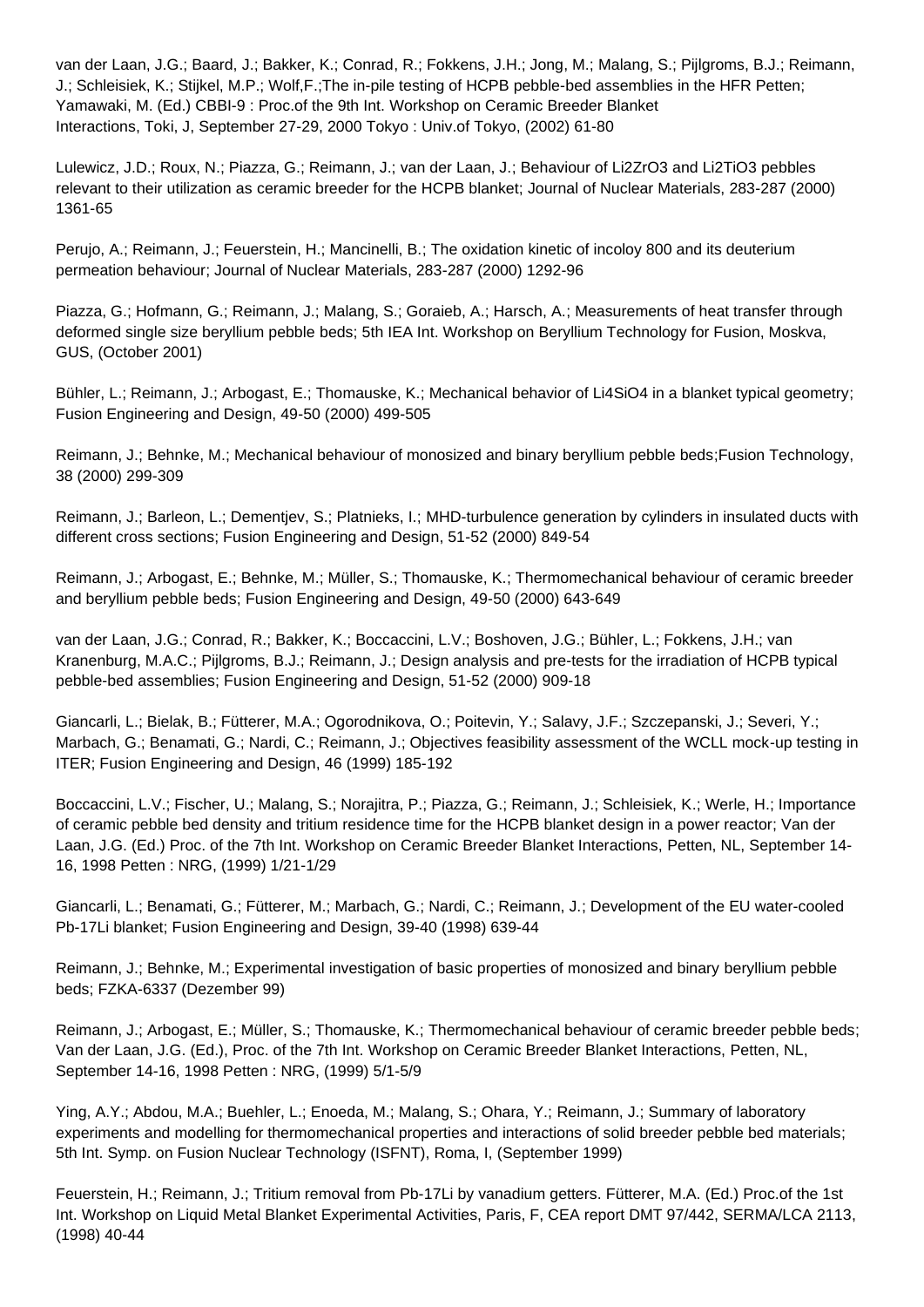Glasbrenner, H.; Reimann, J.; Voss, Z.; Becker, J.; Self-healing tests of iron-aluminides in liquid metals. Fütterer, M.A. (ED.), Proc. of the 1st Int. Workshop on Liquid Metal Blanket Experimental Activities, Paris, F, CEA report DMT 97/442, SERMA/LCA 2113 (1998) 186-190

Perujo, A.; Feuerstein, H.; Reimann, J.; Tritium permeation reduction through the HCPB steam generator by in-situ oxidation; 20th Int. Symp. on Fusion Technology (SOFT), Marseille, F, September 7-11, Beaumont, B. et al. (Eds.) Vol.2 (1998) 1437-40

Reimann, J.; Müller, S.; First experiments on the thermomechanical behaviour of Li4SiO4 pebble beds. 20th Int. Symp. on Fusion Technology (SOFT), Marseille, F, September 7-11, Beaumont, B. et al. (Eds.) Vol.2 (1998) 1337-40

Dalle Donne, M.; Dell'Orco, G.; Malang, S.; Reimann, J.; Roux, N.; Schleisiek, K.; Development of the EU heliumcooled pebble bed blanket; 4th Int. Symp. on Fusion Nuclear Technology (ISFNT-4), Tokyo, J, April 6-11, 1997

Giancarli, L.; Benamati, G.; Fütterer, M.A.; Nardi, C.; Reimann, J.; Schleisiek, K.; EU water-cooled Pb-17Li DEMO blanket: Fabrication issues and future R and D priorities; Varandas, C. (Ed.) Fusion Technology 1996 : Proc.of the 19th Symp., Lisboa, P, September 16-20,1996, Amsterdam [u.a.] : Elsevier, Vol. 2 (1997) 1307-10

Reimann, J.; Benamati, G.; Moreau, R.; MHD issues of the European self-cooled and water-cooled Pb-17Li blankets; Varandas, C. (Ed.), Fusion Technology 1996: Proc.of the 19th Symp., Lisboa, P, Sept. 16-20, 1996, Amsterdam [u.a.] : Elsevier, Vol. 2 (1997) 1527-30

Reimann, J.; Dementjev, S.; Flerov, A.; Platnieks, I.; MHD turbulence generation in bends perpendicular to the magnetic field; Varandas, C. (Ed.), Fusion Technology 1996: Proc.of the 19th Symp., Lisboa, P, Sept. 16-20,1996, Amsterdam [u.a.] : Elsevier, Vol. 2 (1997) 1531-34

Barleon, L.; Bühler, L.; Burr, U.; Debray, F.; Malang, S.; Molokov, S.; Müller,U.; Reimann, J.; Stieglitz, R.; Platacis, E.; Platnieks, I.; Tillack, M.; MHD investigations for liquid metal fusion blankets; 14th Int. Conf. on Magnetohydrodynamics (MAHYD 95), Jurmala, Latvia, (August 1995)

Reimann, J.; Bucenieks, I.; Bühler, L.; Dementjev, S.; Flerov, A.; Molokov, S.; Platnieks, I.; MHD flow structure in bends perpendicular or partly parallel to the magnetic field; FZKA-5717 (März 96)

Fütterer, M.A.; Albrecht, H.; Reimann, J.; Tosti, S; Contribution to the blanket concept selection exercise working group 3: tritium; Rapport DMT 95/307 (1995)

Giancarli, L.; Benamati, G.; Malang, S.; Perujo, A.; Proust, E.; Reimann, J.; Overview of EU activities on DEMO liquid metal breeder blankets; Fusion Engineering and Design, 27 (1995) 337-52

Malang, S.; Barleon, L.; Bogusch, E.; Norajitra, P.; Reiser, H.; Reimann, J.; Schleisiek, K.;Conceptual design of a dual coolant liquid metal breeder blanket; Herschbach, K. [Hrsg.] Fusion Technology 1994 : Proc.of the 18th Symp., Karlsruhe, August 22-26, 1994 Vol. 2 S.1205-08, Amsterdam [u.a.] : Elsevier, 1995

Malang, S.; Schleisiek, K.; [Hrsg.]; Barleon, L.; Borgstedt, H.U.; Bühler, L.; Dammel, F.; Feuerstein, H.; Fiege, A.; Fischer, U.; Gerhardt, H.; Glasbrenner, H.; Jordan, T.; Kleefeldt, K.; Kramer, W.; Möslang, A.; Norajitra, P.; Reimann, G.; Reimann, J.; Reiser, H.; Riesch-Oppermann, H.; Schmitz, G.; Schnauder, H.; Stieglitz, R.; Tsige-Tamirat, H.; Dual coolant blanket concept; KfK-5424 (November 94)

Moriyama, H.; Tanaka, S.; Sze, D.K.; Reimann, J.; Terlain, A.; Tritium recovery from liquid metals; Fusion Engineering and Design, 28 (1995) 226-39

Reimann, J.; Giancarli, L.; Malang, S.; Petrizzi, L.; Proust, E.; Salavy, J.F.; Schleisiek, K.; Convertible liquid metal blankets for ITER with Pb-17Li as breeding material; Fusion Engineering and Design, 27 (1995) 353-62

Reimann, J.; Bucenieks, I.; Flerov, A.; Heller, L.; Platnieks, L.; Experiments on pressure drop of MHD flows in manifolds; 2nd Int. Conf. on Energy Transfer in MHD Flows, PAMIR, Aussois, F, September 26-30, (1994)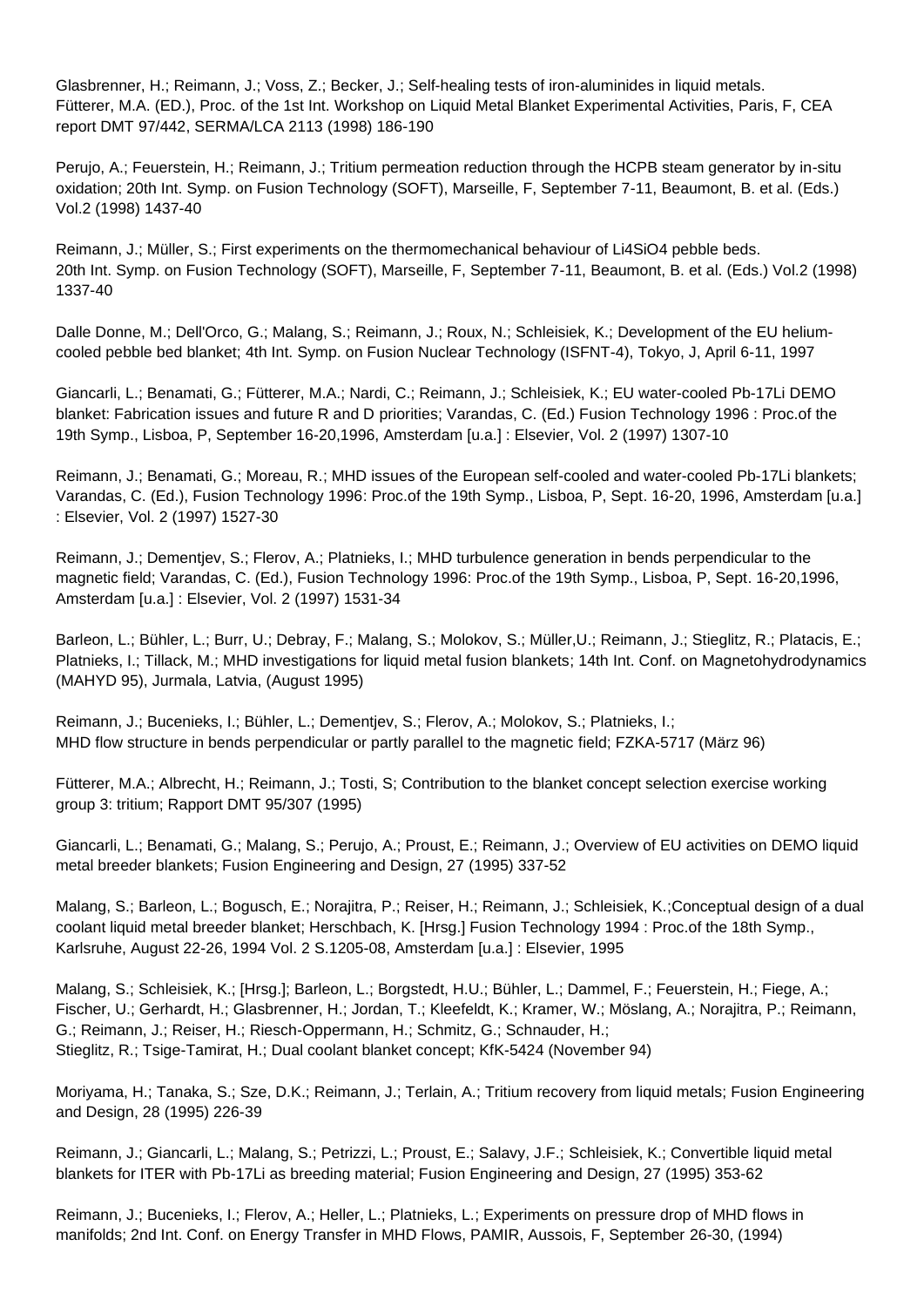Reimann, J.; Bucenieks, I.; Bühler, L.; Dementjev, S.; Florev, A.; Platnieks, I.; Flow structure downstream of a 900 bend perpendicular to the magnetic field; 14th Int. Conf. on Magnetohydrodynamics (MAHYD 95), Jurmala, Latvia, (August 1995)

Reimann, J.; Barleon, L.; Bucenieks, I.; Bühler, L.; Lenhart, L.; Malang, S.; Molokov, S.; Platnieks, I.; Stieglitz, R.; Magnetohydrodynamic investigations of a self-cooled Pb-17Li blanket with poloidal-radial-toroidal ducts; Fusion Engineering and Design, 27 (1995) 593-606

Reimann, J.; Benamati, G.; Moreau, R.; Report of working group MHD for the blanket concept selection exercise (BCSE); FZKA-5652 (September 95)

Reimann, J.; Dammel, F.; Fischer, U.; Jordan, T.; Malang, S.; Norajitra, P.; Reimann, G.; Reiser, H.; Schleisiek, K.; The EU conceptual design proposal of a helium-cooled convertible blanket for ITER. Herschbach, K. [Hrsg.] Fusion Technology 1994 : Proc. of the 18th Symp., Karlsruhe, August 22-26, 1994 Vol. 2 S.1189-92, Amsterdam [u.a.] : Elsevier, (1995)

Reimann, J.; Kirchner, R.; Pfeff, M.; Rackel, D.; Tritium removal technique for a self-cooled Pb-17Li blanket; Herschbach, K. [Hrsg.] Fusion Technology 1994 : Proc.of the 18th Symp., Karlsruhe, August 22-26, 1994 Vol. 2 S.1099-1102, Amsterdam [u.a.] : Elsevier, (1995)

Stieglitz, R.; Barleon, L.; Reimann, J.; Mack, K.J.; MHD-flows in partially decoupled parallel U-bends at high Hartmann numbers; Herschbach, K. [Hrsg.] Fusion Technology 1994 : Proc.of the 18th Symp., Karlsruhe, August 22-26, 1994 Vol. 2 S.1209-12, Amsterdam [u.a.] : Elsevier, (1995)

Stieglitz, R.; Barleon, L.; Molokov, S.; Reimann, J.; Mack, K.J.; Multi-channel effects in MHD duct flows of electrically coupled and partially decoupled systems; 14th Int. Conf. on Magnetohydrodynamics (MAHYD 95), Jurmala, Latvia, August 24-26, (1995)

Müller, U.; Barleon, L.; Bühler, L.; Lenhard, L.; Malang, S.; Molokov, S.; Reimann, J.; Stieglitz, R.; Platnieks, I.; Platacis, E.; Hue, T.Q.; Picologlou, B.F.; Reed, C.B.;Liquid metal blanket concept for a fusion reactor and related MHD-research; 2nd Int. Conf. on Energy Transfer in MHD Flows, PAMIR, Aussois, F, (Sept. 1994)

Reimann, J.; Bühler, L.; Mack, K.J.; Platnieks, I.; Stieglitz, R.; Stumpf, F.; Influence of a magnetic field B on pressure drop of a liquid metal flow through a T-junction perpendicular to B; 2nd Int. Conf. on Energy Transfer in MHD Flows, PAMIR, Aussois, F, (Sept. 1994)

Reimann, J.; Bucenieks, I.; Dementev, S.; Flerov, A.; Molokov, S.; Platnieks, I.; MHD-velocity distributions in U-bends partly parallel to the magnetic field; 2nd Int. Conf. on Energy Transfer in MHD Flows, PAMIR, Aussois, F, (Sept. 1994)

Stieglitz, R.; Molokov, S.; Barleon, L.; Reimann, J.; Mack, K.J.; MHD-flows in electrically coupled bends. 2nd Int. Conf. on Energy Transfer in MHD Flows, PAMIR, Aussois, F, (Sept. 1994)

Malang, S.; Barleon, L.; Buehler, L.; Deckers, H.; Molokov, S.; Mueller, U.; Norajitra, P.; Reimann, J.; Reiser, H.; Stieglitz, R.; MHD-work on self-cooled liquid metal blankets under development at the Nuclear Research Center Karlsruhe; 7th Beer-Sheva Int. Seminar on MHD Flows and Turbulence, Beer-Sheva, IL, (February 1993)

Reimann, J.; Kirchner, R.; Pfeff, M.; Rackel, D.; Hydrogen removal from NaK with mesh-packed and meshless cold traps; Liquid Metal Systems, Karlsruhe, (March 1993)

Reimann, J.; Molokov, S.; Platnieks, I.; Platacis, E.;MHD-flow in multichannel U-bends: screening experiments and theoretical analysis; Ferro, C. [Hrsg.] Fusion Technology 1992 : Proc. of the 17th Symp., Roma, I, September 14-18, 1992 Vol. 2 ,Amsterdam [u.a.] : North Holland, (1993) 1459-63

Reimann, J.; Molokov, S.; Platnieks, I.; Platacis, E.; MHD flow in multichannel U-bends: screening experiments and theoretical analysis; KfK-5102 (Februar 93)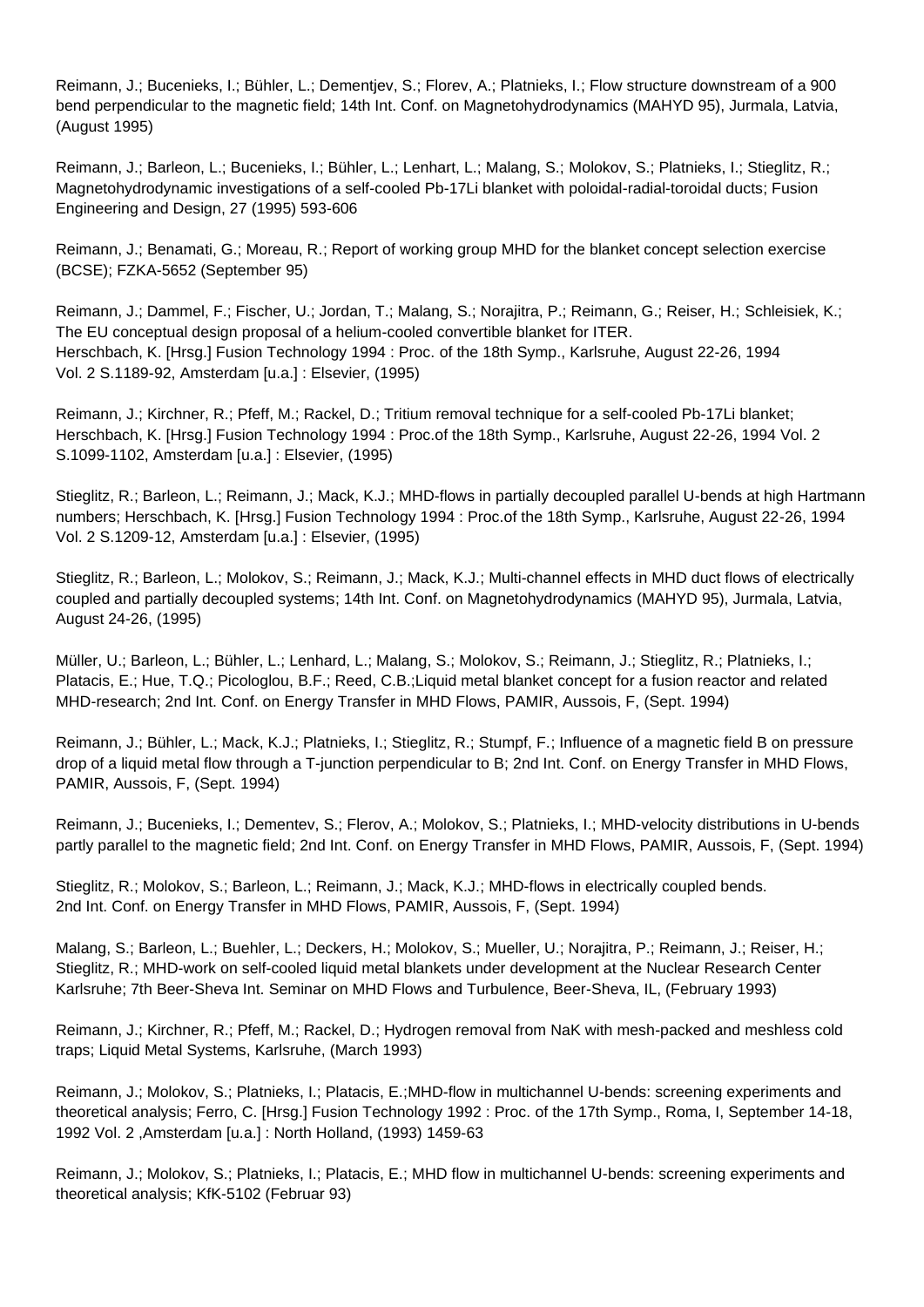Reimann, J.; Kirchner, R.; Rackel, D.; Tritium recovery from NaK-cold traps: investigation of hydrogen release kinetics; Fusion Engineering and Design, 18 (1991) S.67-72

John, H.; Malang, S.; Sebening, H.; [Hrsg.]; Barleon, L.; Bogusch, E.; Bojarsky, E.; Borgstedt, H.U.; Buehler, L.; Casal, V.; Deckers, H.; Feuerstein, H.; Fischer, U.; Frees, G.; Graebner, H.; John, H.; Jordan, Th.; Kramer, W.; Krieg, R.; Lenhart, L.; Malang, S.; Meyder, R.; Norajitra, P.; Reiser, H.; Reimann, J.;

Schwenk-Ferrero, A.; Schnauder, H.; Stieglitz, R.; Oschinski, J.; Wiegner, E.; Status report KfK contribution to the development of DEMO-relevant test blankets for NET/ITER. Part 1: Self-cooled liquid metal breeder blanket. Vol.2: Detailed version; KfK-4908 (Dezember 91)

Malang, S.; Deckers, H.; Fischer, U.; John, H.; Meyder, R.; Norajitra, P.; Reimann, J.; Reiser, H.; Rust, K.; Self-cooled blanket concepts using Pb-17Li as liquid breeder and coolant; Fusion Engineering and Design, 14 (1991) 373-99

Malang, S.; Reimann, J.; Sebening, H.; [Hrsg.]; Barleon, L.; Bogusch, E.; Bojarsky, E.; Borgstedt, H.U.; Buehler, L.; Casal, V.; Deckers, H.; Feuerstein, H.; Fischer, U.; Frees, G.; Graebner, H.; John, H.; Jordan, Th.; Kramer, W.; Krieg, R.; Lenhart, L.; Malang, S.; Meyder, R.; Norajitra, P.; Reimann, J.; Schwenk-Ferrero, A.; Schnauder, H.; Stieglitz, R.; Oschinski, J.; Wiegner, E.; Status report KfK contribution to the development of DEMO-relevant test blankets for NET/ITER. Part 1: Self-cooled liquid metal breeder blanket. Vol.1: Summary; KfK-4907 (Dezember 91)

Mueller, U.; Reimann, J.; Redistribution of two-phase flow in branching conduits: a survey. Int. Conf. on Multiphase Flows, Tsukuba, J, (September 1991)

Reimann, J.; Tritium inventory and recovery for a self-cooled Pb-Li blanket; Fusion Engineering and Design, 14(1991) 413-25

Reimann, J.; Kirchner, R.; Pfeff, M.; Rackel, D.; Tritium removal from NaK-cold traps: first results on hydride precipitation kinetics; 4th Topical Meeting on Tritium Technology in Fission, Fusion and Isotopic Applications, Albuquerque, N.M., (September 29 - October 4, 1991)

Mueller, U.; Malang, S.; Deckers, H.; Fischer, U.; John, H.; Meyder, R.; Norajitra, P.; Reimann, J.; Reiser, H.; Rust, K.; Self-cooled blanket concepts using Pb-17Li as liquid breeder and coolant; Efremov Inst., Leningrad and Polytechnical Inst., Leningrad, SU, March 30, (1990)

Reimann, J.; Feuerstein, H.; Gettering and/or cold trapping for tritium recovery from a self-cooled Pb-17Li blanket; 16th Symp.on Fusion Technology (SOFT), London, GB, (September 1990)

Buehler, L.; Reimann, J.; Mass transfer at mixed convection in vertical cylinders; 7th Symp.on Heat and Mass Transfer, Jadwisin, PL, (October 1989)

John, H.; Reimann, J.; Westphal, F.; Friedel, L.; Critical two-phase flow through rough slits; Int. Journal of Multiphase Flow, 14 (1988) 155-74

Malang, S.; Arheidt, K.; Casal, V.; John, H.; Moeller, R.; Reimann, J.; Borgstedt, H.U.; Deckers, H.; Norajitra, P.; Reiser, H.; Fischer, U.; Das Konzept eines Brutblankets mit der eutektischen Blei-Lithium-Legierung Pb-17Li als Brutstoff und Kuehlmittel; KfK-Nachrichten, 21 (1989) 213-23

Reimann, J.; John, H.; Malang, S.; Tritium separation and recovery from NaK by cold traps: results on hydrogen recovery from Na and NaK; Van Ingen, A.M. (Ed.), Proc.of the 15th Symp.on Fusion Technology, Utrecht, NL, September 19-23, 1988, Amsterdam : North-Holland [u.a.], Vol. 2 (1989) 1306-11

Reimann, J.; John, H.; Tritium separation from Pb-17Li by permeation into NaK and cold trapping: first experiments on hydrogen recovery; 4th Int. Conf.on Liquid Metal Engineering and Technology (LIMET'88), Avignon, F, October 17-21, Proc.Vol. III, (1988) Paper 621

Kefer, V.; Kastner, W.; Westphal, F.; John, H.; Reimann, J.; Friedel, L.; Vorhersagegenauigkeit von Modellen fuer Leckraten aus Rissen in druckfuehrenden Komponenten; Gundelach, V.G. [Hrsg.] Fortschritte der Sicherheitstechnik II : Berichte aus der Arbeit der Dechema- Fachausschuesse im Jahre 1987 Weinheim [u.a.] : Verl. Chemie, (Dechema-Monographien ; 111) (1988) 123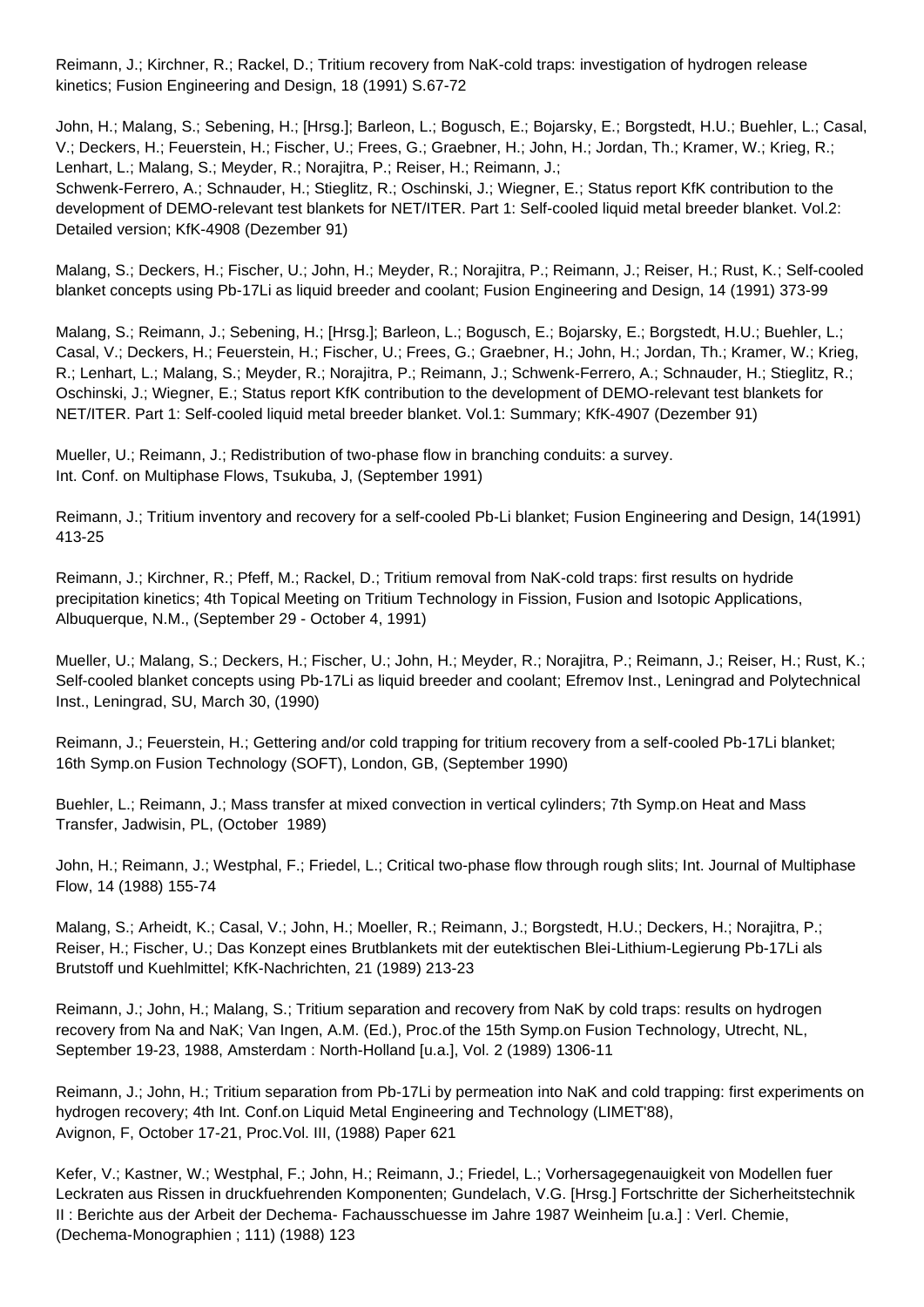Malang, S.; Arheidt, K.; Barleon, L.; Borgstedt, H.U.; Casal, V.; Fischer, U.; Link, W.; Reimann, J.; Rust, K.; Schmidt, G.; Self-cooled liquid-metal blanket concept; Fusion Technology, 14 (1988) 1343-56

Reimann, J.; Brinkmann, H.J.; Domanski, R.; Gas-liquid flow in dividing tee-junctions with a horizontal inlet and different branch orientations and diameters; KfK-4399 (Dezember 88)

Reimann, J.;Tritium separation from Pb-17Li by permeation into Na or NaK and cold trapping: first experiments on recovery from cold traps; Fusion Technology, 14 (1988) 804-07

Domanski, R.; Reimann, J.; Mueller, U.; Phase redistribution and pressure drop in T-junctions with different diameter ratios; European Two-Phase Flow Meeting, Trondheim, N, (June 1987)

John, H.; Reimann, J.; Eisele, G.; Kritische Leckstroemung aus rauhen Rissen in Druckbehaeltern; KfK-4192 (Oktober 87)

Kuechle, M.; Bojarsky, E.; Dorner, S.; Fischer, U.; Reimann, J.; Reiser, H.; Potential and problems of an aqueous lithium salt solution blanket for NET; KfK-4271 (Juli 87)

Reimann, J.; Brinkmann, H.J.; A new gas separator for gas-liquid pipeline flow; Int. Conf. on Offshore Separation Pipeline Flow, Edinburgh, GB, (October 1987)

Reimann, J.; A new gas separator for stratified and slug flow.; 3rd Int. Conf. on Multi-Phase Flow, Den Haag, NL, May 18-20, 1987

Reimann, J.; Dinner, P.; Malang, S.; Wu, C.; Tritium separation from LiPb blankets by permeation into a gas stream or into NaK; Fusion Technology; Proc. of the 14th Symp., Avignon, F, September 8-12, 1986 Oxford [u.a.], Pergamon Press Vol.2 (1986) 1579-84

Reimann, J.; Domanski, R.; Two-phase flow through dividing T-junctions with different diameter ratios; AIChE Meeting on Phase Distribution and Separation in Multiphase Systems, New York, N.Y., November 15-20, (19879

Smoglie, C.; Reimann, J.; Mueller, U.; Two-phase flow through small breaks in a horizontal pipe with stratified flow; Nuclear Engineering and Design, 99 (1987) 117-30

John, H.; Reimann, J.; Critical two-phase flow through rough slits; European Two Phase FLow Group Meeting, Muenchen, (June 1986)

Reimann, J.; Malang, S.; A study on tritium separation from LiPb by permeation into Na or NaK and cold trapping; KfK-4105 (Oktober 86)

Reimann, J.; [KfK-Mitarb.]; u.a; Technical issues and requirements of experiments and facilities for fusion nuclear technology : FINESSE phase 1 report.; Vol.II, UCLA-ENG-85-39(1985)

Reimann, J.; Brinkmann, H.J.; Bopp, W.; Two-phase flow in T-junctions with small branches; European Two Phase Flow Group Meeting, Muenchen, June 10-13, (19869

Seeger, W.; Reimann, J.; Mueller, U.; Two-phase flow in a T-junction with a horizontal inlet; Part I: Phase separation. Part II: Pressure Differences; Int. Journal of Multiphase Flow, 12 (1986) 575-85, 587-608

Smoglie, C.; Reimann, J.; Two-phase flow through small branches in a horizontal pipe with stratified flow; Int. Journal of Multiphase Flow, 12 (1986) 609-26

John, H.; Ohlmer, E.; Schulze, W.; Weste, G.; Reimann, J.; Eisele, G.; Test eines Messeinsatzes mit 2 Local-Flow Turbinen, 2 Dragbodies, einer Full- Flow Turbine und einem 2-Strahl-Densitometer der LOBI-Anlage in transienter Zweiphasenstroemung; KfK-3877 (Juni 85)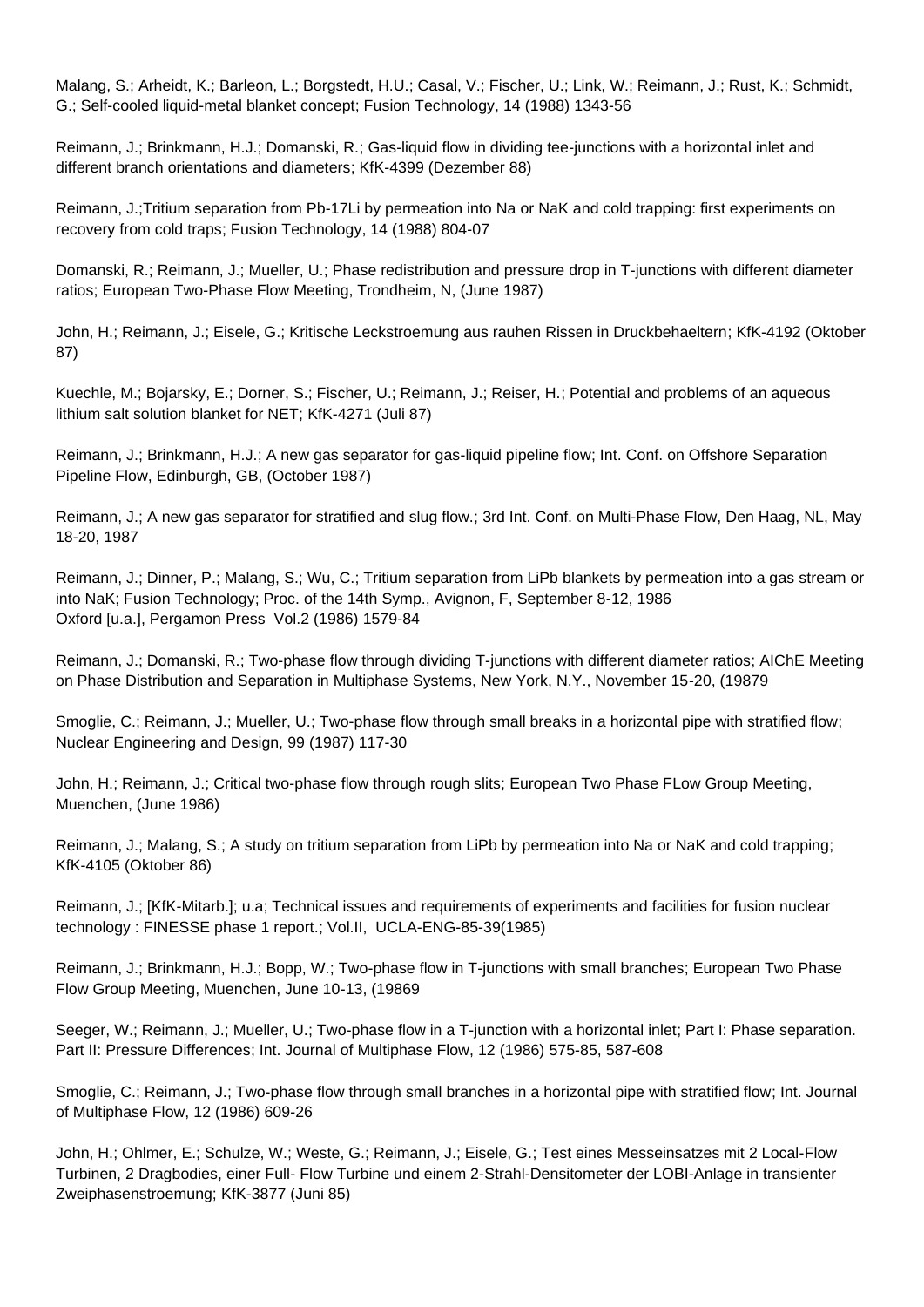John, H.; Barth, S.; Demski, A.; Eisele, G.; Hitzig, K.; Kleiber, S.; Megerle, A.; Pawlak, L.; Reimann, J.; Wanner, E.; Weinbrecht, R.; Versuchsstand fuer instationaere Zweiphasenmesstechnik; KfK-3550 (Juni 85) 4100/83-4100/96

Seeger, W.; Reimann, J.; Mueller, U.; Phase separation in a T-junction with a horizontal inlet; Int. Journal of Multiphase Flow, Paper A2, (1985) 13-26

Smoglie, C.; Reimann, J.; Mueller, U.; Two-phase flow through small breaks in a horizontal pipe with stratified flow; Chiu, Chong [Hrsg.] Reactor Thermal Hydraulics. Proc. of Third Int. Topical Meeting, Newport, R.I., October 15-18, 1985, ANS,. - Vol.2 (1985) 13/A.1-A.8

John, H.; Reimann, J.; Eisele, G.; Ohlmer, E.; Schulze, W.; Test of a mass flow rate measuring spool piece involving drag body, gamma densitometer, local flow turbines and full flow turbine in transient two-phase flow; Symp. Mass Flow Measurement, ASME Winter Annual Meeting, New Orleans, La., (December 1984)

John, H.; Reimann, J.; Mueller, U.; Test of two-phase mass flow rate instrumentation in transient steam-water flow; Delhaye, J.M.; Cognet, G. (Eds.), Measuring Techniques in Gas-Liquid Two-Phase Flows, UITAM-Symp., (Internat.Union of Theoretical and Applied Mechanics), Nancy, F, July 5-8, 1983, Berlin [u.a.] : Springer (1984) 677-94

Reimann, J.; Khan, M.; Flow through a small break at the bottom of a large pipe with stratified flow; Nuclear Science and Engineering, 88(1984) 297-310

Reimann, J.; Seeger, W.; Pressure drop of air-water and steam-water flow in a dividing T-junction. European Two-Phase Group Meeting 1984, Roma, I, (June 1984)

Reimann, J.; Kusterer, H.; John, H.; Two-phase mass flow rate measurements with Pitot tubes and density measurements; Delhaye, J.M.; Cognet, G. (Eds.), Measuring Techniques in Gas-Liquid Two-Phase Flows, UITAM-Symp.,(Internat.Union of Theoretical and Applied Mechanics), Nancy, F, July 5-8, 1983,: Springer Berlin [u.a.] (1984) 625-50

Reimann, J.; Vergleich von kritischen Massenstrom-Modellen im Hinblick auf die Stroemung durch Lecks. Munz, D. [Hrsg.] Leck-vor-Bruch-Verhalten druckbeaufschlagter Komponenten. Duesseldorf: VDI (Fortschrittsberichte der VDI-Zeitschriften. Reihe 18, Nr. 14) (1984) 63-95

Smoglie, C.; Reimann, J.; Two-phase flow through a small horizontal branch in a pipe with stratified flow; Jahrestagung Kerntechnik 84. Frankfurt, 22.-24.Mai 1984. Kerntechnische Ges.e.V. Deutsches Atomforum e.V.Eggenstein-Leopoldshafen: Fachinformationszentrum Energie, Physik, Mathematik (1984) 73-76

Reimann, J.; Developments in two-phase mass flow rate instrumentation; Kakac, S. [Hrsg.] Advances in Two Phase Flow and Heat Transfer : Fundamentals and Applications; Proc.of the NATO Advanced Research Workshop, Spitzingsee, August 31 – September 3, 1982,: Nijhoff, Boston[u.a.] (1983) 338-402

Reimann, J.; Smoglie, C.; Flow through a small pipe at the top of a large pipe with stratified flow; European Two-Phase Flow Group Meeting, Zuerich, CH, (June 1983)

Reimann, J.; Brockmann, E.; Hassenpflug, H.U.; Neeb, B.; John, H.; Further development of drag bodies for the measurement of mass flow rates during blowdown experiments; Plesset, M.S. [Hrsg.] Transient Two Phase Flow : Proc.of the 3rd CSNI Specialist Meeting, Pasadena, Calif., March 23-25, 1981: Hemisphere Publ.Co., Washington, D.C. [u.a.] (1983) 21-37

Reimann, J.; John, H.; Frank, R.; Measurement of mass flow rate and quality with a Venturi nozzle and a turbine meter in steam-water flow; Plesset, M.S. [Hrsg.] Transient Two Phase Flow : Proc.of the 3rd CSNI Specialist Meeting, Pasadena, Calif., March 23-25, 1981: Hemisphere Publ.Co., Washington, D.C. [u.a.] (1983) 71-84

Reimann, J.; Seeger, W.; Two-phase pressure drop in a deviding Tee-junction; Euromech Colloquium 176; The Mechanics of Gas-Liquid Flow Systems, Villard de Lans, F, (September 1983)

John, H.; Hain, K.; Bruederle, F.; Reimann, J.; Vollmer, H.; Test of an advanced true mass flow meter (TMFM) in gasliquid flow; 3rd Joint Thermophysics, Fluids, Plasma and Heat Transfer Conf., St. Louis, Mo., (June 1982)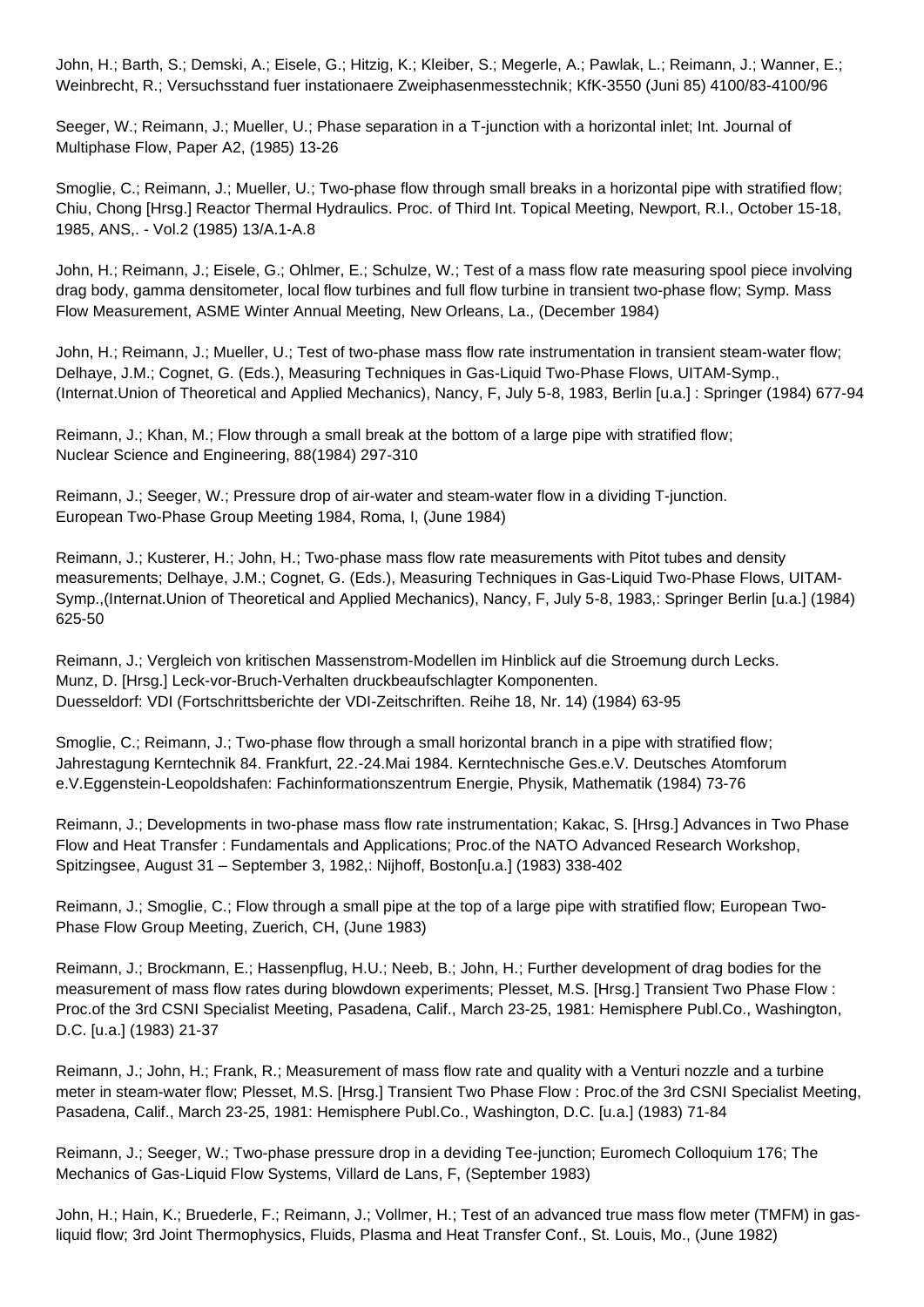Reimann, J.; Khan, M.; Flow through a small pipe at the bottom of a large pipe with stratified flow; Annual Meeting of the European Two-Phase Flow Group, Paris - La Defense, F, (June 1982)

Reimann, J.; John, H.; Mueller, U.; Measurements of two-phase mass flow rate: a comparison of different techniques; Int. Journal of Multiphase Flow, 8 (1982) S.33-46

John, H.; Hain, K.; Bruederle, F.; Reimann, J.; Schloss, F.; Test des Massenstrom-Messgeraetes TMFM-50 fuer Zweiphasen-Stroemungen; KfK-3215 (Oktober 81)

Reimann, J.; John, H.; Seeger, W.; Experiments on the transition from slug to annular flow in horizontal air-water and steam-water flow; Meeting of the European Two Phase Flow Group, Eindhoven, NL, June 2-5, 1981

Reimann, J.; John, H.; Demski, A.; Hassenpflug, H.; Muelli, R.; Neeb, B.; Pawlak, L.; Sallet, D.; Seeger, W.; Weinbrecht, R.; Gemeinsamer Versuchsstand zum Testen und Kalibrieren verschiedener Zweiphasen-Massenstrom-Messverfahren; KfK-2950 (August 81) 4100/75-4100/114

Reimann, J.; John, H.; Seeger, W.; Transition from slug to annular flow in horizontal air-water and steam-water flow; KfK-3189 (November 81)

Frank, R.; Reimann, J.; John, H.; Mass flow rate and quality measurements with a venturi nozzle and a turbine meter in steam-water flow; European Two-Phase Flow Group Meeting, University of Strathclide, Glasgow, GB, (June 1980)

Kedziur, F.; John, H.; Loeffel, R.; Reimann, J.; Experimental investigation of a two-phase nozzle flow; KfK-2902 (July 1980)

Reimann, J.; John, H.; Doerfel, R.; Solbrig, C.W.; Chen, L.L.; Good, R.R.; Mass flow rate measurements in horizontal steam-water flow with a drag disc turbine transducer, a gamma densitometer and the radiotracer technique;Proc.of the ANS/ASME/NRC Int. Topical Meeting on Nuclear Reactor Thermal Hydraulics, Saratoga Springs, N.Y., October 5-8, 1980, NUREG/CP-0014 Vol.2, (1980) 982-998

Reimann, J.; John, H.; Loeffel, R.; Solbrig, C.W.; Shull, G.B.; Good, R.R.; Chen, L.L.; Test of the EG and G two-phase mass flow rate instrumentation at Kernforschungszentrum Karlsruhe. Data report Vol. 1: test results from LOFT production DTT and a LOFT type gamma densitometer; KfK-2784 (December 80)

Reimann, J.; John, H.; Mueller, U.; Zweiphasenmassenstrom-Messungen: Ein Vergleich verschiedener Messverfahren. Two-phase mass flow measurements: comparison of different methods; KfK-3070 (November 80)

Solbrig, C.W.; Reimann, J.; Behavior of drag disc turbine transducers in steady-state two-phase flow; IEEE Transactions on Nuclear Science, NS-27(1980) 1321-29

John, H.; Reimann, J.; Gemeinsamer Versuchsstand zum Testen und Kalibrieren verschiedener Zweiphasen-Massenstrommessverfahren. Anlagenbeschreibung; KfK-2731B (February 79)

John, H.; Reimann, J.; Alsmeyer, H.; Hahn, H.; Megerle, A.; Serielles 5-Strahl- $\gamma$ -Densitometer zur Dichtemessung einer Zweiphasenstroemung; KfK-2783 (November 79)

Reimann, J.; Solbrig, C.W.; Calibration of a drag disc turbine transducer and a gamma beam densitometer to measure the mass flow rate in separated horizontal two-phase flow; 14.Intersociety Energy Conversion Engineering Conf., Boston, Mass., USA, (August 1979)

Reimann, J.; John, H.; Loeffel, R.; Solbrig, C.W.; Chen, L.L.; Goodrich, L.D.; Tests of the EG and G two-phase mass flow rate instrumentation at Kernforschungszentrum Karlsruhe. Analyses Report Vol.1: Test results from LOFT production DTT and a LOFT type gamma densitometer; KfK-2812 (December 79)

Solbrig, C.W.; Reimann, J.; Behavior of drag disc turbine transducers in steady-state two-phase flow; Instrument Society of America, Anaheim, Calif., USA, (May 1979)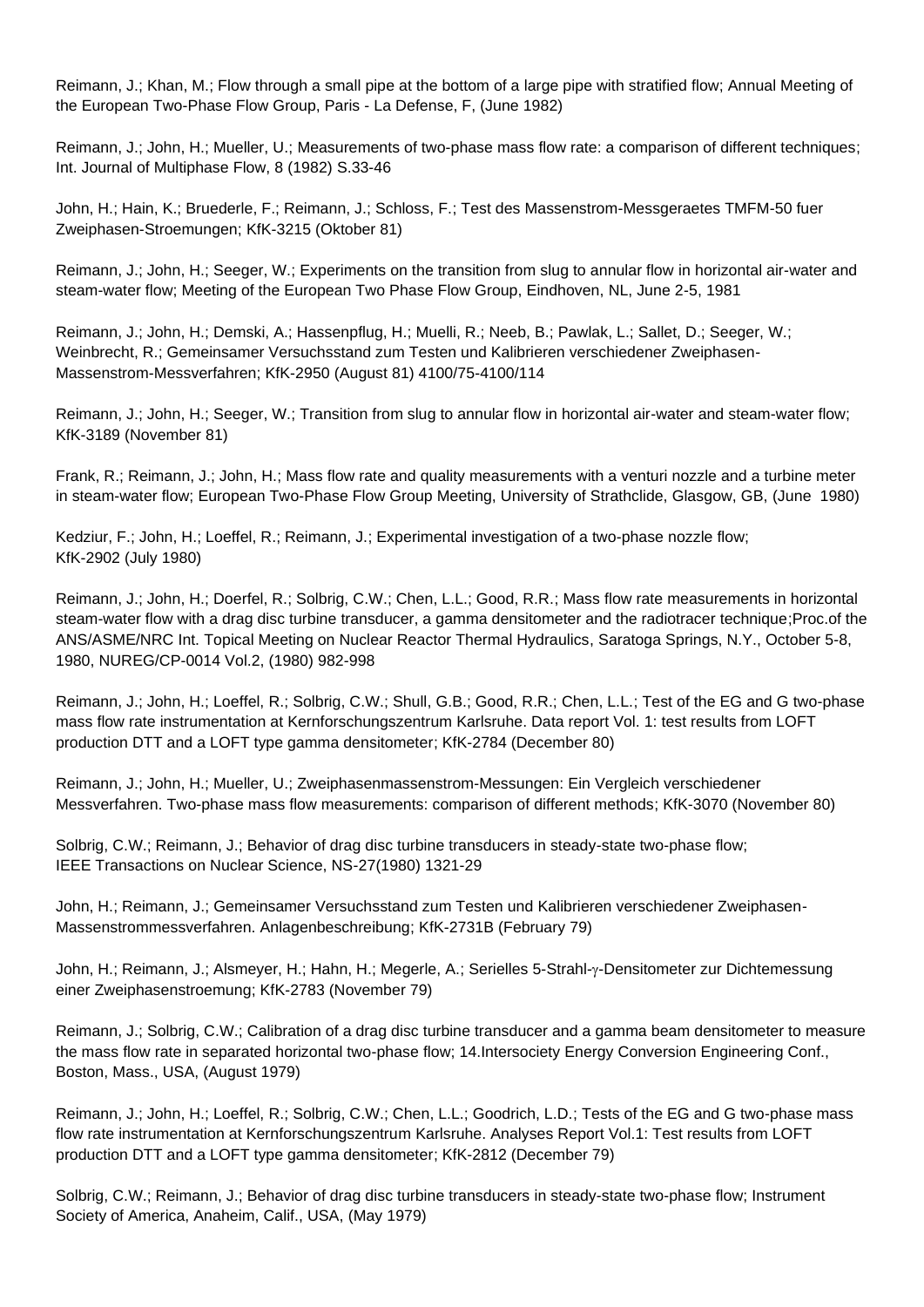Wagner, K.; Reimann, J.; Class, G.; John, H.; Schloss, F.; Transient and steady-state two-phase mass flow rate measurements with a true mass flow meter; Nuclear Power Option for the World, Europ.Nuclear Conf., Hamburg, May 6-11, 1979, American Nuclear Society, Transactions, 31 (1979) 431-33

Class, G.; Reimann, J.; Wagner, K.; Transient two-phase mass flow rate measurements with a true mass flow meter; Two-Phase Flow Instrumentation Review Group Meeting, Troy, N.Y., (March 1978 )

Reimann, J.; John, H.; Mueller, S.; Impedance probe for detecting flow regime and measuring the phase distribution in horizontal air-water and steam-water flow; Two-Phase Flow Instrumentation Review Group Meeting, Troy, N.Y., (March 1978)

Reimann, J.; John, H.; Measurements of the phase distribution in horizontal air-water and steam-water- flow; Specialists' Meeting on Transient Two-Phase Flow, Paris, (June 1978)

Reimann, J.; John, H.; Phasenverteilung in horizontaler Luft-Wasser- sowie Dampf-Wasser-Stroemung; Reaktortagung, Hannover, 4.-7.April 1978, Deutsches Atomforum e.V., Kerntechnische Ges. im Dt. Atomforum e.V. Leopoldshafen ZAED. (1978) 170-73

Riebold, W.; Barschdorff, D.; Class, G.; Hampel, G.; Kosfeld, R.; Loeffel, R.; Reimann, J.; Wesser, U.; Summary of German Instrumentation Research; 5. Water Reactor Safety Research Information Meeting, Washington, D.C., (November 1977)

Barschdorff, D.; Class, G.; Loeffel, R.; Reimann, J.; Mass flow measuring techniques in transient two phase flow; Specialists' Meeting on Transient Two-Phase Flow, Toronto, (August 1976)

John, H.; Mueller, U.; Reimann, J.; A test loop for testing measuring methods for the mass flow rate of two-phase flows; 1976 Meeting of the European Two-Phase-Flow Group, Erlangen, (May 30-June 2 1976)

Reimann, J.; John, H.; Wanner, E.; Gemeinsamer Versuchsstand zum Testen und Kalibrieren verschiedener Zweiphasen-Massenstrommessverfahren; KFK-2262 (Juni 76) 183-92

Reimann, J.; Massenstrommessverfahren fuer Zweiphasenstroemungen. (Dampf-Fluessigkeit) KTG - Fachtagung: Experimentiertechnik auf dem Gebiet der Reaktor-Fluiddynamik, Berlin, (Maerz 1976)

Loeffel, R.; Barschdorff, D.; Wolf, E.; Class, G.; Reimann, J.; John, H.; Entwicklung von Verfahren zur Massenstrommessung instationaerer Zweiphasenstroemungen; KFK-Nachrichten, 7 No 3 (1975) 22-30

Reimann, J.; Experimental Investigation of free convection flow from wires in the vicinity of phase interfaces; Int. J. Heat Mass Transfer 97 (1974) 1051-1061

Reimann, J; Ebene freie Konvektionsstroemung ueber waagerechten Zylindern kleiner Grashof-Zahl unter dem Einfluss einer ebenen Wand; Z. Angewandte Mathematik und Mechanik, 53 (1973) 115-116

Reimann, J; Freie Konvektionsstroemung kleiner Grashof-Zahl verursacht durch waagerechte Zylinder unter dem Einfluss einer ebenen Wand; Dissertation Universitaet Karlsruhe (1972)

Euteneuer, G.-A.; Reimann, J.; Der Mechanismus der Sichtbarkeit von Görtler-Tayler-Wirbeln in Flüssigkeiten mittels feingemahlenem Pulver; Acta Mechanica 12 (1971) 89-97

## **Patents**

Reimann, J.; Kaltfalle mit magnetischem Drehfeld; DE-OS 38 41 519 (28.6.1990)

Reimann, J.; Brinkmann, H.J.; Entgaser;